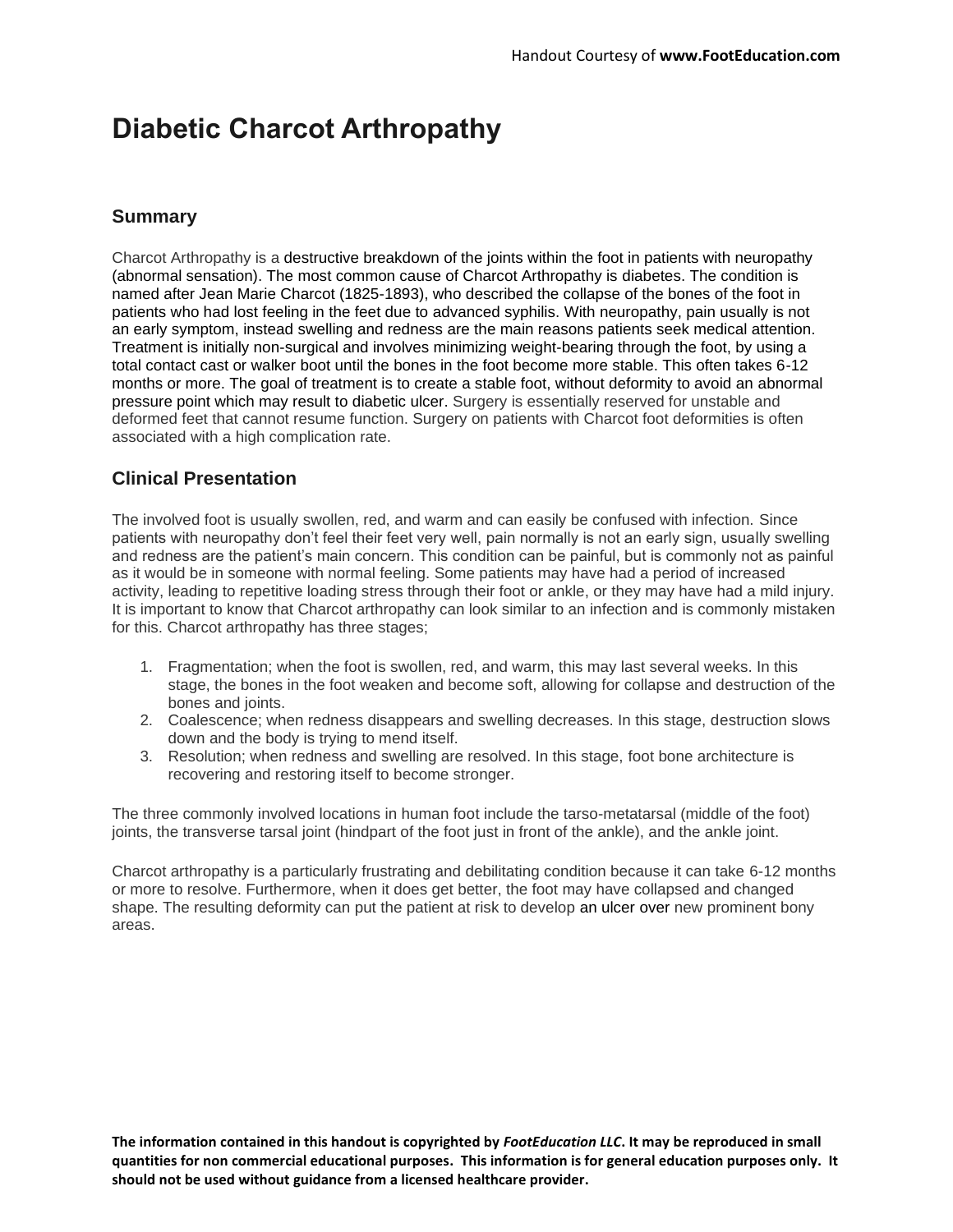## **Physical Examination**

Observation of the foot usually shows swelling and redness. This redness will usually resolve or improve with elevation of the foot above the heart. This makes it different to infection, which will often remain red when elevated. It is important to look for breaks in the skin, as this may suggest infection instead of Charcot arthropathy. Although the two can be present at the same time, it is usually one or the other.

It is important to look for deformity. The goal of treatment is to prevent deformity, so noticing early deformity is crucial to keep it from getting worse. As this process usually happens in people with loss of feeling in the foot, examination will often demonstrate abnormal (but not completely absent) sensation. However, Charcot arthropathy often happens before the patient has noticed any changes in the sensation of the feet. Blood supply to the foot should also be assessed (as with any patient).

It is also important to look at the other foot. Charcot arthropathy on one foot greatly increases that chance that the patient will develop a similar situation on the other foot. This can happen at the same time, but more commonly happens sometime after the other foot gets better. Diabetic patients should always be checking their feet regularly for problems.

#### **Imaging Studies**

Regular x-rays are important. In early disease, x-rays may not show any abnormality. Sometimes they will show a decrease in bone density (osteopenia) or a break in the bones involved. If the process has progressed, the x-ray will show deformity of the foot or ankle.

CT scans can be helpful to look at a more detailed picture of the collapse, but this is often unnecessary unless surgery is planned or there is such distortion of the anatomy that plain x-rays are not helpful.

Bone Scans can sometimes be helpful to sort out whether the problem is an infection or Charcot arthropathy.

MRI scans are very sensitive for diagnosis of bone infection (which can still be confused for Charcot arthropathy) and soft tissue infection (not seen on bone scan).

### **Treatment**

Before attention is directed toward the treatment of Charcot foot, patients need to be reminded about the treatment of the underlying cause. [Diabetes](https://footeducation.com/diabetes/) is the most common cause and treatment goal should be directed toward tight sugar control and aim for HbA1C between 6 and 8.

#### **Non-Operative Treatment**

When detected early, treatment involves a period of non-weight bearing or limited weight-bearing in either a special cast, often called a total contact cast, or in a diabetic removable boot, such as a CROW (Charcot Restraint Orthotic Walker). This is a removable boot with a custom made lining made from a mould of the patient's foot. Later in the process, when the bones have started to stabilize, the patient can walk more and put increasingly more weight on the leg.

There are devices that are available, such as rolling [knee walkers](https://footeducation.com/knee-walker/) and scooter or roll about, which can help keep the weight off the bad foot while allowing patients to be mobile and not over-loading the better foot.

**The information contained in this handout is copyrighted by** *FootEducation LLC***. It may be reproduced in small quantities for non commercial educational purposes. This information is for general education purposes only. It should not be used without guidance from a licensed healthcare provider.**